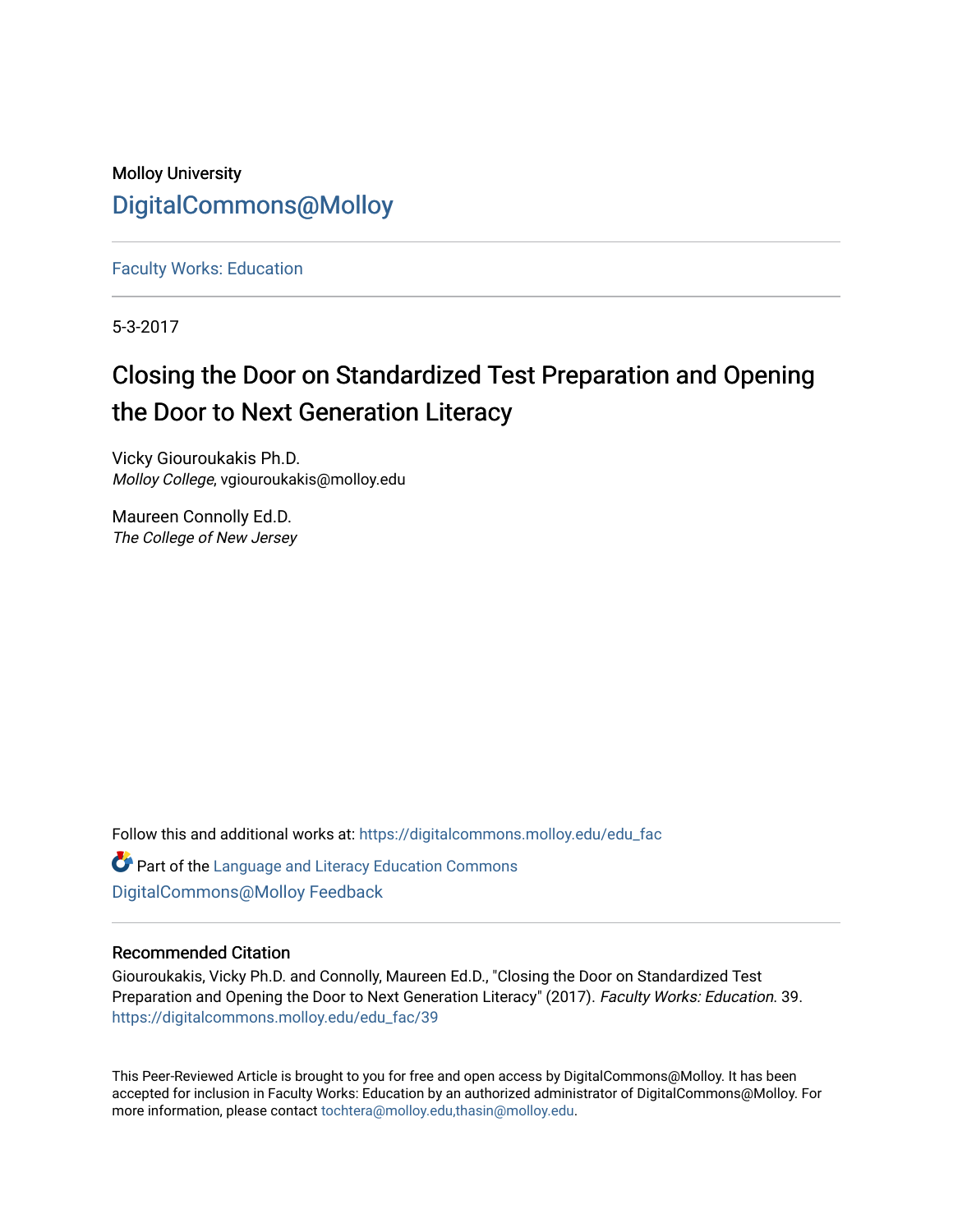## [Minnesota](https://minnesotaenglishjournalonline.org/) English Journal Online

A JOURNAL OF THE MINNESOTA COUNCIL OF TEACHERS OF ENGLISH

Main menu

*May [03](https://minnesotaenglishjournalonline.org/2017/05/03/closing-the-door-on-standardized-test-preparation-and-opening-the-door-to-next-generation-literacy/)*

# Closing the Door on Standardized Test Preparation and Opening the Door to Next Generation Literacy

*Posted by [johnnyincision](https://minnesotaenglishjournalonline.org/author/johnnyincision/)*

Vicky Giouroukakis, Ph.D., and Maureen Connolly, Ed.D.

#### Introduction

*"I want to facilitate learning that helps students be the best versions of themselves."*

*"I teach to inspire a new generation of book lovers!"*

*"I teach to change lives!"*

*"I teach to show students how BRILLIANT they can be!"*

These are the words of four graduate students who are excited about becoming English teachers as of September 2016. Notice anything about their reasons for teaching? No one mentions wanting to increase students' test scores. We believe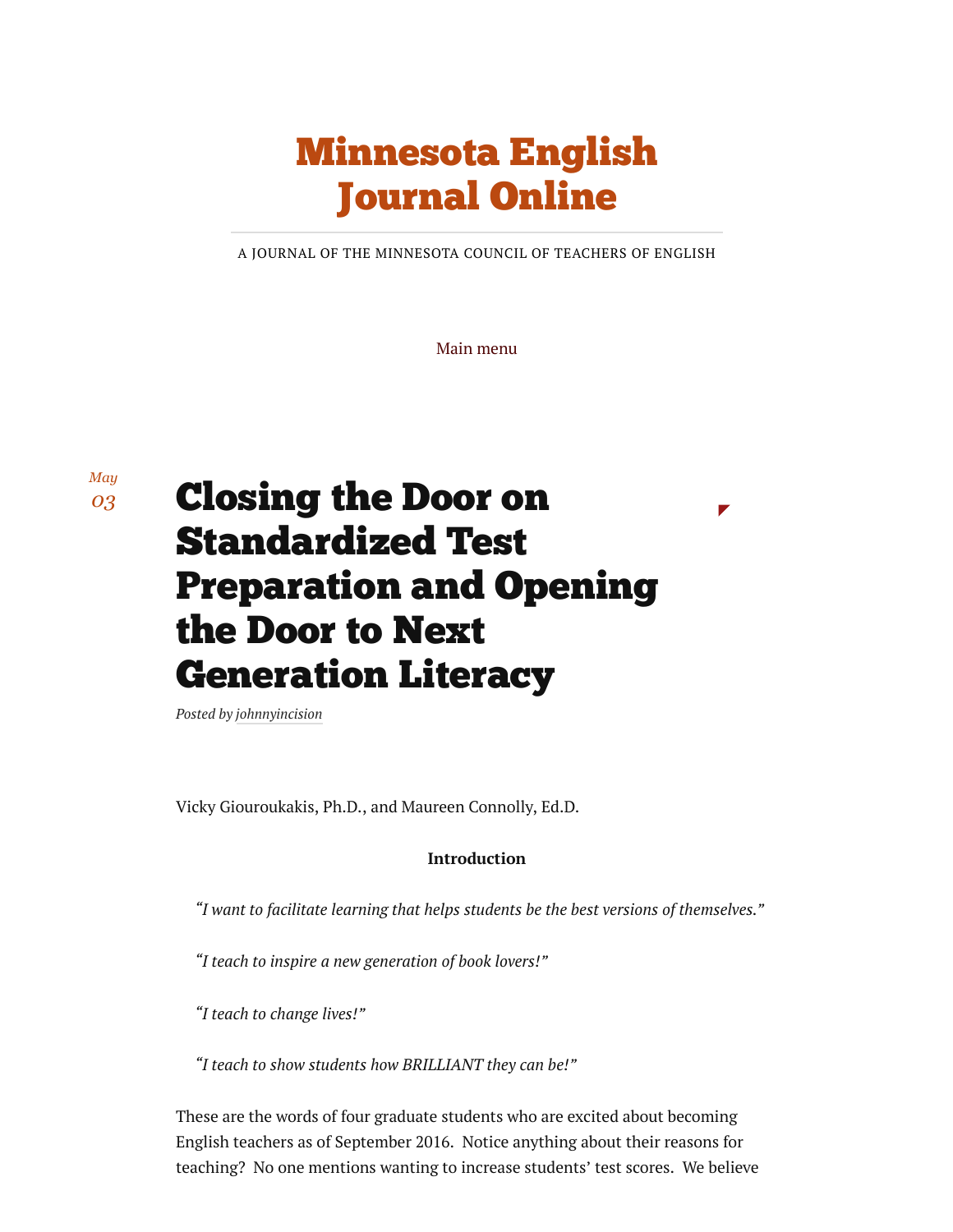that you would be hard-pressed to find a teacher candidate or practicing teacher who chose this profession because of a passion for test preparation, but as teachers and students are facing mandated standardized assessments like PARCC, Smarter Balanced, the new SAT and ACT, as well as local measures to determine student growth, we are growing concerned that the level of importance placed on these assessments will lead to teaching to the test in order to ensure student promotion and teacher retention. According to Neill, "humans learn best through active thinking. 'Learning' while not thinking is like remembering lists of phone numbers one will never call. Memorization of facts and procedures has its place, but deep learning must engage the brain and spur thinking. Teaching to the test rarely accomplishes either" (43). This phone number analogy brings to light the importance of authentic learning experiences rather than test prep; however, many teachers may believe that they can only teach effectively if they close the classroom door to surreptitiously engage students in authentic learning experiences that don't look like standardized test prep. We believe that the door needs to stay open, and teachers and students alike need to make the case that learning is about more than a test score.

This seems like an obvious statement. We know plenty of teachers, parents, and students who would agree. Guess who else agrees? The College Board. In 2014, The College Board issued the following statement:

We firmly believe that rates of college and career readiness and postsecondary success will not improve if teachers and students are distracted by the need to speed through impossibly broad course content and spend time on narrowly cast test preparation in an understandable but misguided effort to boost scores at the expense of mastery of critical knowledge, skills, and understandings. Further, we believe that the rates of college and career readiness and postsecondary success will improve only if our nation's teachers are empowered to help the full range of students practice the kinds of rigorous, engaging daily work through which academic excellence can genuinely and reliably be attained. (14)

In this article, we share ways to close the door to test preparation and open the door to authentic learning that will help students succeed not only on standardized exams, but also in life beyond school. How do we determine student success when it comes to Next Generation Literacy? As English teachers, we look to the Capacities of the Literate Individual.

#### Opening the Door to Developing Next Generation Literacy

Think of the daily literacy practices of one adolescent who is typical of many of his peers. We will call him Ben. Ben wakes up in the morning and checks his cellphone for texts and emails; he responds and maybe uses social media to post something online. He scans Flipboard for the latest news. He gets ready and puts on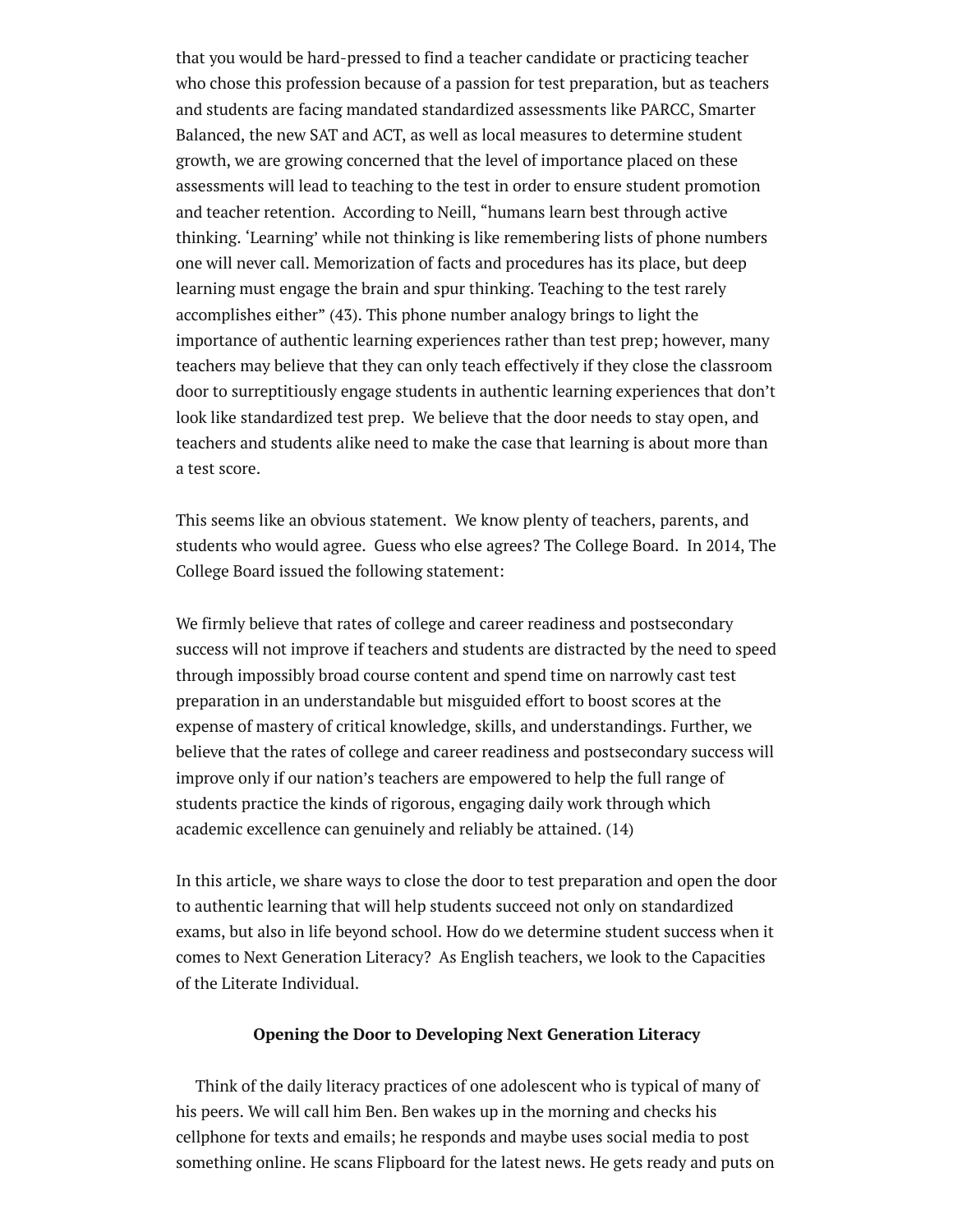his headphones to listen to music as he rides the bus to school. In school, Ben travels from one subject class to the next and learns content through reading, writing, and speaking as well as research and study in various ways. Both in class and at home, Ben works on varying assignments that require him to use his knowledge and experiences to understand and acquire new information as well as express his opinions verbally or in writing while using supporting evidence and logical reasoning. Technology is used to varying degrees as a means of learning and communicating content. What technology he selects to use and how he uses it in order to demonstrate his knowledge depends on the task, audience, purpose, and subject-area.

For example, in his ELA class, Ben discusses the issue of euthanasia in the context of the novel, *Of Mice and Men*. He is assigned to research the pros and cons of this issue, complete a discussion guide presenting both sides, take a position and defend it both verbally and in writing. He uses the internet for research and the Peardeck application to visually represent his arguments. A debate assignment allows Ben to express his opinions with supporting evidence and exchange ideas which will further his understanding of the issue. As a final activity, Ben is asked to write an argument essay in which he supports or disputes the act of euthanasia that George inflicts on Lennie in the novel by presenting his arguments in a logical and coherent way using sound evidence from both research and the text. Ben works collaboratively with other students in his class, some with diverse cultural and linguistic backgrounds, and exchanges diverse viewpoints. Think of the daily literacy practices of one adolescent who is typical of many of his peers.

We can see from this scenario that Ben is developing certain Next Generation Literacy skills that we want all students to demonstrate. These skills correspond with the Capacities of the Literate Individual (CLI) that have been outlined by the Common Core:

- 1. Literate individuals demonstrate independence with text. They can, independently, with little guidance from teachers and peers, comprehend various complex texts and apply literacy knowledge and skills.
- 2. Literate individuals build strong content knowledge. They acquire and share knowledge of subject matter through reading, writing, and speaking as well as research and study.
- 3. Literate individuals respond to varying demands of audience, task, purpose, and discipline. They set and adjust their communication in relation to audience, task, purpose, and discipline.
- 4. Literate students comprehend as well as critique. They understand what authors are saying through their texts but also know how to analyze and examine these texts critically.
- 5. Literate individuals value evidence. They can cite and communicate evidence and logical reasoning to support their interpretation of text.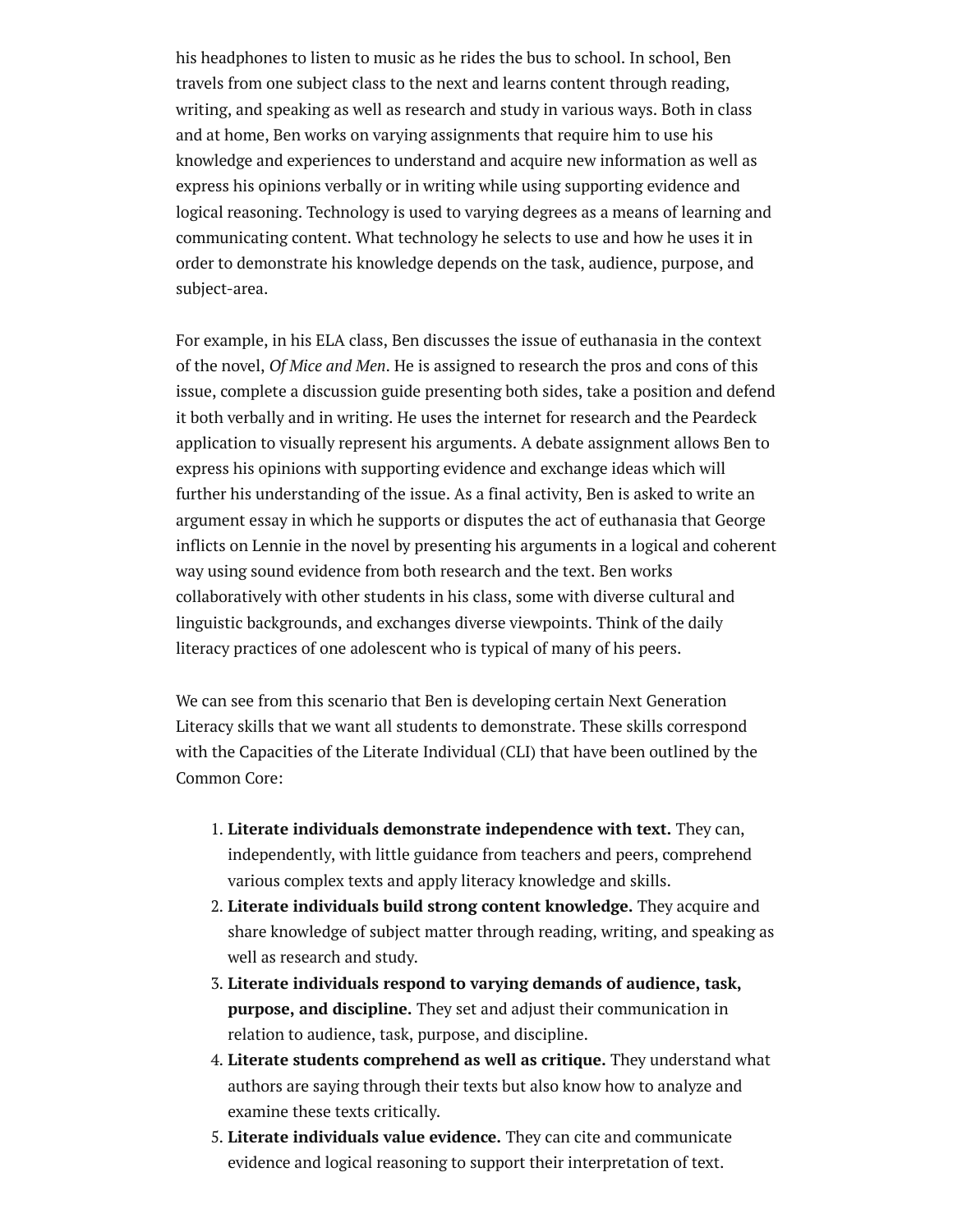- 6. Literate individuals use technology and digital media strategically and capably. They employ technology thoughtfully and effectively and can determine which media are best suited for their communication goals.
- 7. Literate individuals come to understand other perspectives and cultures. They encounter perspectives and ways of life that are different from their own and are able to work and communicate effectively with peers of diverse backgrounds.

(Common Core State Standards Initiative 2010)

We believe that when students, administration, and parents can see a clear correlation between authentic learning experiences and the Capacities of the Literate Individual, they will be able to understand how student learning relates to assessment. More importantly, if students are engaged in authentic experiences, they will understand how their learning relates to their self-betterment and to the betterment of their local, national, and/or global community.

How do we make this connection? By utilizing Backward Design.

#### Using BD to Open the Door

Backward Design (BD) can be used as a framework to open the door to teachers' creative thinking and guide them to successfully teach skills necessary for achieving lifelong literacy. When it comes to planning, many teachers think primarily about what they will do and say (the input part of the lesson) and less on the skills and learning that they want students to develop (outcomes). BD, created by Wiggins and McTighe, is a curriculum planning approach that encourages teachers to think first and foremost about the essential knowledge and skills that they want their students to acquire as a result of a unit and then consider assessments that measure attainment of those knowledge and skills before designing learning tasks and assignments that match the assessments. There are three stages of BD:

#### Stage 1: Identify desired results

In this stage, the question is, *What understandings, knowledge and skills will be gained as a result of the lesson?* These lesson and objectives are guided by state and local standards and form the backbone of the program of study.

#### Stage 2. Determine acceptable evidence

In this stage, the question is, *How will I assess students' growth in relation to the desired results?* Teachers consider ways to gather evidence of learning that include formal assessment, such as standardized testing, and informal assessment, such as performance-based tasks.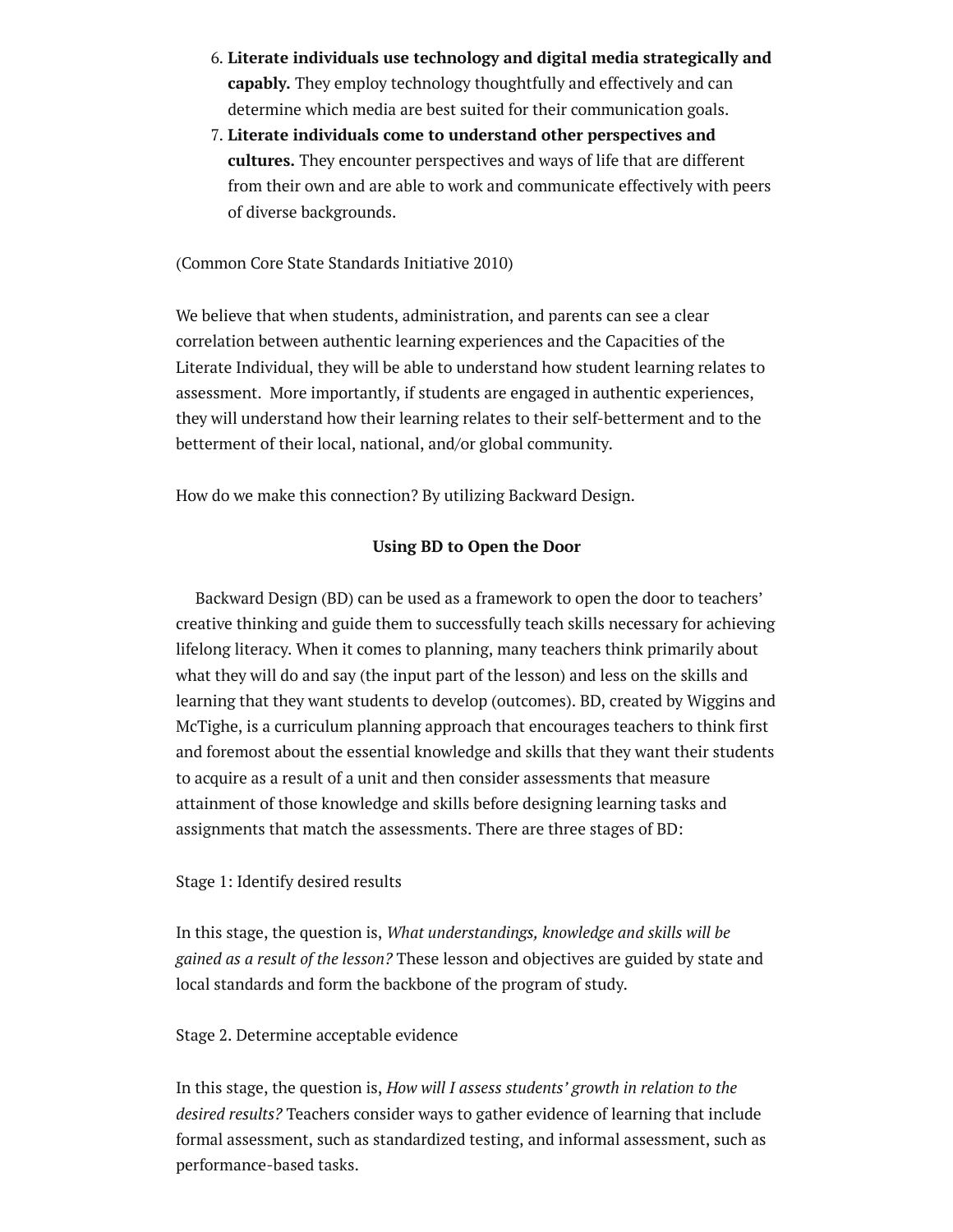Stage 3. Plan learning experiences and instruction

In this stage, the question is, *What learning experiences will best support my students' learning?* Teachers align instructional planning with the standards-driven desired results as well as the acceptable evidence. These learning experiences ought to engage students and help them master the objectives.

Although a curriculum model like BD can seem like a constraint, it can provide structure that allows for more creativity. Once teachers determine stages 1 and 2, then they have the freedom to create lessons that are interesting and appealing and lead to lifelong learning.

#### Building Strong Content Knowledge

#### (Stage 1. Desired Results)

To give you an idea of how the Capacities of the Literate Individual and BD can be combined to help you support purposeful learning that can take place with the door open, let's consider the second Capacity of the Literate Individual, *Building Strong Content Knowledge*. Below is a description from the Common Core of the skills and knowledge that a literate individual must have in order to be able to build strong content knowledge:

Students establish a base of knowledge across a wide range of subject matter by engaging with works of quality and substance. They become proficient in new areas through research and study. They read purposefully and listen attentively to gain both general knowledge and discipline-specific expertise. They refine and share their knowledge through writing and speaking. (http://www.corestandards.org/ELA-[Literacy/introduction/students-who-are-college-and-career-ready-in-reading](http://www.corestandards.org/ELA-Literacy/introduction/students-who-are-college-and-career-ready-in-reading-writing-speaking-listening-language/)writing-speaking-listening-language/)

Remember, the description of the literate individual is where we want students to be upon graduation. This is our *desired result*. The need for teachers in all subject areas to support students' development of skills related to building strong content knowledge is supported by a 2014 ACT report that only 26% of students who took the ACT meet the benchmark for college and career readiness in reading (4).

We believe that students are more likely to read purposefully and listen attentively if they believe that their reading serves a strong purpose. Service learning is a methodology that infuses greater purpose into students' schoolwork by connecting classroom content and skills with real-world needs.

According to Guilfoile and Ryan, Service-learning is one of several "deeper learning" strategies that states, districts, schools, and teachers may use to help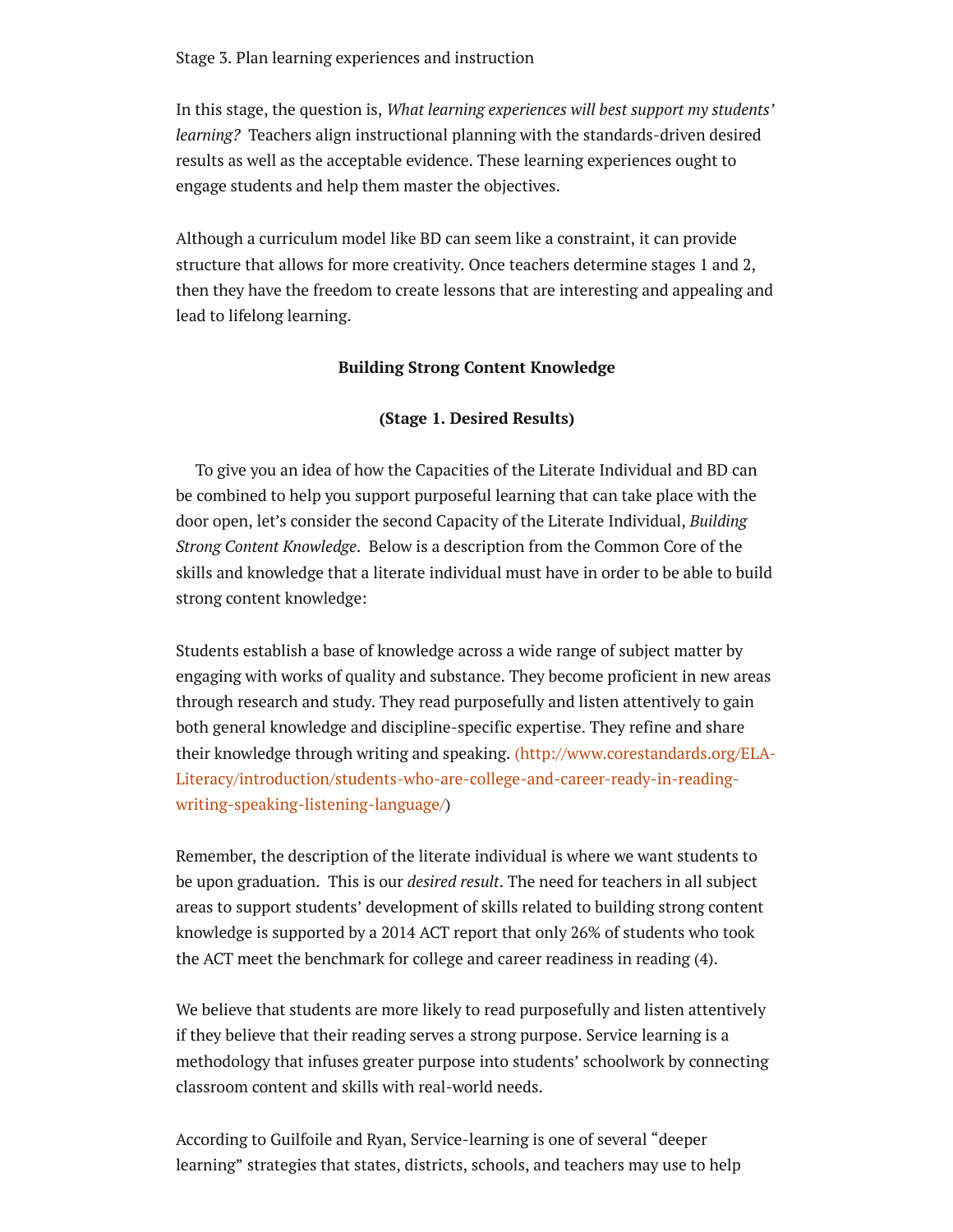students gain a deeper understanding of core academic content and simultaneously build deeper learning skills through the integration of content knowledge with application. (3)

Below, you will read an example of a service learning experience that supports students' reading skills development. Before we share that, let's keep with our focus on BD and discuss how we would assess students' development in relation to this Capacity of the Literate Individual.

#### Using the Test to Inform Practice

#### (Stage 2. Evidence)

How might we gather evidence as to whether our students are progressing toward this desired result? The table below represents the key components of this Capacity of the Literate Individual and the ways that these components align with the following prompts from PARCC and a state exam:

Table 1. PARCC and State Exam Prompts

#### PARCC Grade 10 Research Simulation Task

In 1968 three students in Des Moines, Iowa arrived at their separate schools wearing black armbands to protest United States involvement in the Vietnam War. The principals of the schools quickly instituted a policy banning the wearing of armbands, leading to the suspension of the students. A lawsuit filed on behalf of the students was eventually argued in the Supreme Court on November 12, 1968. Today you will read two passages and listen to a short audio clip discussing the context and impact of the case. At the end of the task, you will be asked to write an analytical essay.

#### [http://epat-parcc.testnav.com/client/index.html#login?](http://epat-parcc.testnav.com/client/index.html#login?username=PT10E&password=Practice) username=PT10E&password=Practice

State Exam

(English I)

After reading "Hearing the Sweetest Songs," do you think the author considers herself disabled? Explain your answer and support it with evidence from the selection.

*Source:* Texas Education Agency, 2014, Short Answer #2.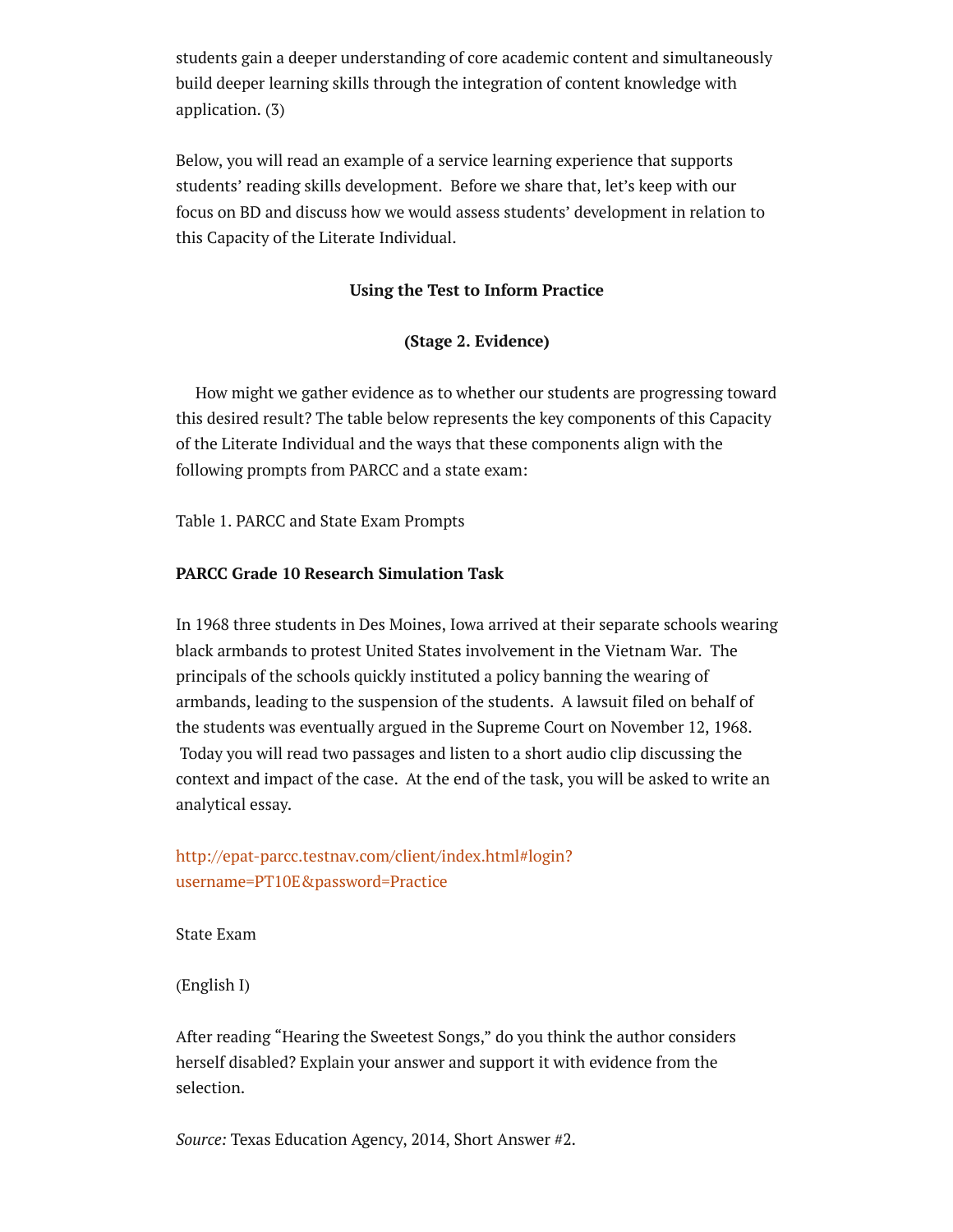Table 2. CLI (Building Strong Content Knowledge) and Test Components

#### CLI Components Test Components

Read purposefully PARCC–Students read the passages representing the majority opinion and the dissenting opinion of two judges on the case.

State Exam–Students read the passage.

Listen attentively PARCC–Students listen to an audio clip of a law professor discussing the impact of the case. Share through writing and speaking PARCC and State Exam–Students write an analytical essay.

Since 21<sup>st</sup> Century research is evolving to include more than print sources, it makes sense that the PARCC prompt includes listening to audio clips and reading sources that would likely be found on the internet. This is representative of the types of sources that students will encounter in college and career.

#### Linking CLI, Assessment, and Instruction

#### (Stage 3. Learning Experiences)

How can we engage students in authentic learning experiences that help them develop the skills involved in building strong content knowledge? The following sample lesson scenario provides a frame for talking about instructional techniques that relate to this Capacity of the Literate Individual.

Maureen's 9<sup>th</sup> grade class engaged in researching social issues that were important to them and that they believed would be important to younger students as well. These issues included bullying, respecting elders, honoring our veterans, and helping adults learn to read. The 9<sup>th</sup> graders explored the issue through various sources: they read newspaper articles, analyzed information from websites of organizations, watched videos and listened to podcasts, and contacted local agencies to interview experts. The 9<sup>th</sup> graders also researched picture books related to the issue that would be appropriate for 3<sup>rd</sup> graders.

Based on their findings, the <sup>9th</sup> graders designed lessons to teach third graders facts about these issues and to encourage sympathy and a desire to take action through the compelling stories that were told in the picture books. These lessons were approved by the third-grade teachers before they were delivered to the students. The 9<sup>th</sup> graders also showed innovation by designing an on-the-spot service activity for 3<sup>rd</sup> graders. For instance, some 3<sup>rd</sup> graders wrote thank-you cards to veterans or created alphabet books for adults who were learning to read. Before finalizing their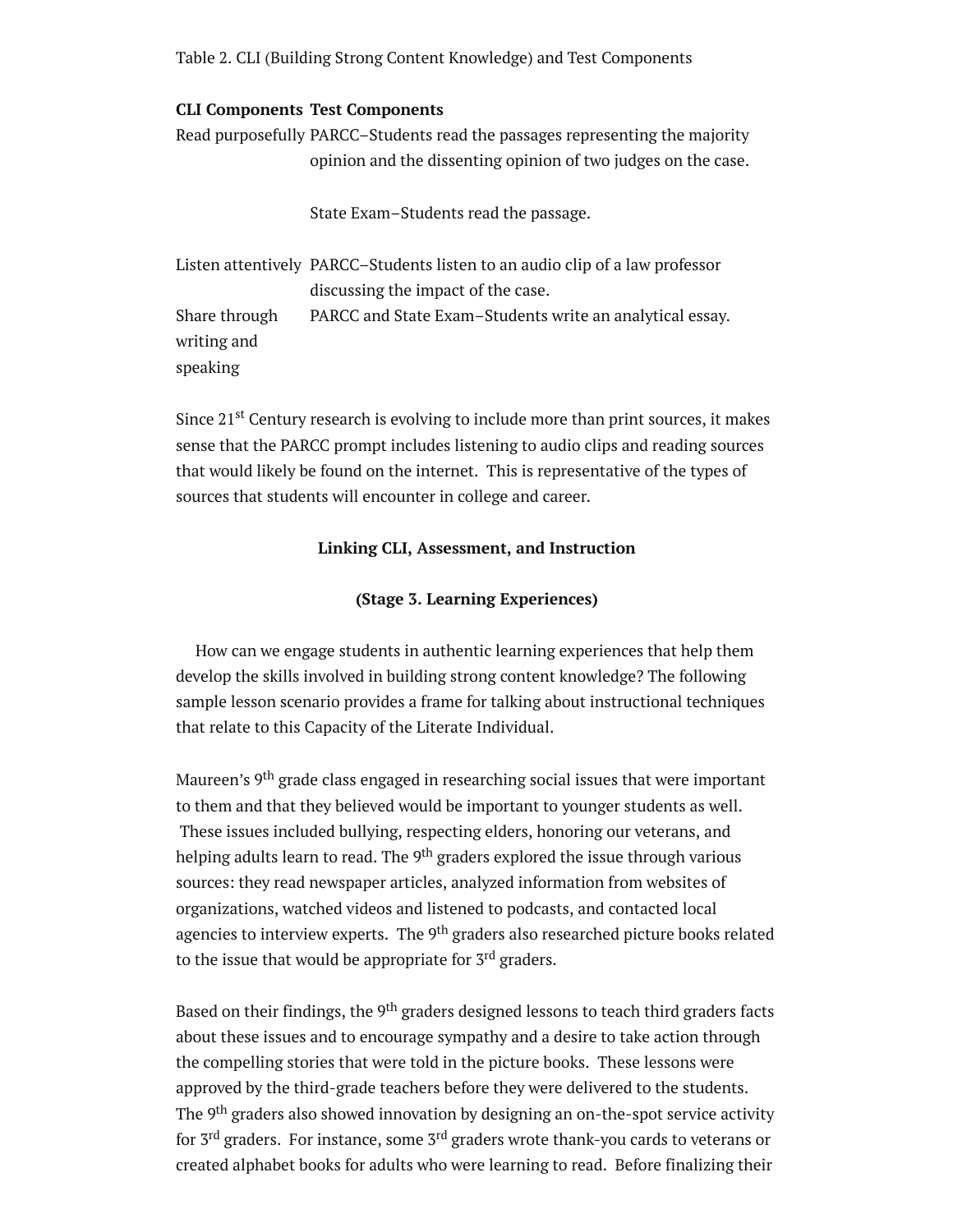service plans, the 9<sup>th</sup> graders contacted local organizations that addressed the social issue on which they were focused to be sure that what they were asking the 3<sup>rd</sup> graders to make would truly be helpful to the populations they hoped to reach.

The research that the 9<sup>th</sup> graders conducted had value beyond earning a grade for writing a paper. Rather, they used their research to influence their lesson planning and their plans for service. In addition, their research was based on different sources of information. They accessed print sources and multi-media sources. They also conducted interviews with experts from local organizations. Talk about opening doors! This learning experience enabled elementary school teachers to see the ways that their former students were further developing their skills and it connected community members with the school, thus showcasing the ways that unconventional approaches can support meaningful, standards-based learning.

Let's look at this lesson through the lens of the CLI—*building strong content knowledge*.

Table 3. CLI (Building Strong Content Knowledge) and Lesson Components

#### CLI Components Lesson Components

Read purposefullyStudents read the articles and explore websites related to their social issue.

Listen attentively Students listen while viewing videos and podcasts that relate to their social issue.

> Students listen during the phone interview to be sure that their plans will best suit the needs of the population they hope to reach.

Share through writing and speaking Students develop a formal lesson plan to be approved by the third grade teachers.

> Students present information on their social issue to third graders.

The section above is one example of how we can link the three components: the Capacities of the Literate Individuals, instruction, and assessment. We can use assessment—whether it be standardized tests or authentic measures—to inform our instruction and help us reach our desired results. This can shift the way that we see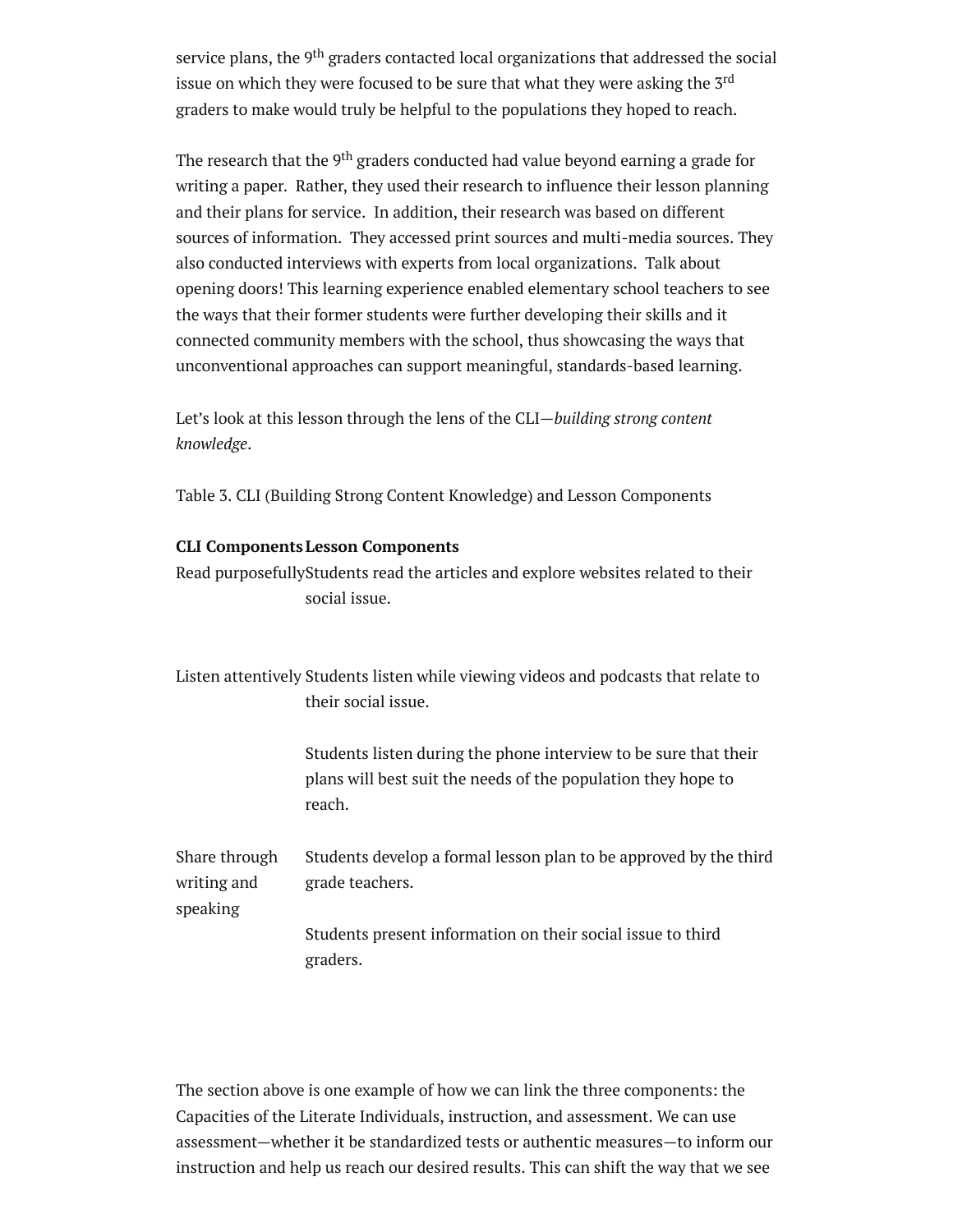assessment. No longer do we need to close our doors when we want to skip traditional test prep; we can teach in creative and purposeful ways with our doors wide open when we use the Next Generation literacy skills that are tested to help guide how we design learning experiences. We see from table 3 that students are developing their reading, writing, listening, speaking, and research skills while building strong content knowledge which will help them succeed on the standardized exam, but more importantly in college, career, and beyond. This meaningful outcome is what all educators want.

#### Conclusion

Students aren't the only ones facing new and challenging assessment systems. We know that many teachers are feeling the pressures of new evaluation models and ratings systems that involve student test scores and classroom observations. Something that we hear frequently is that when administrators observe lessons, they circulate around the room and ask students what they are doing and why they are doing it. If we can utilize BD to make the connections between desired results, evidence, and instruction clear for students, and, more importantly, if our shared desired results include not only developing capacities for the literate individual but the potential for students to impact their society, we think the answers that students may give to administrators when asked "what are you doing and why are you doing it?" will give us the confidence to teach with our doors wide open.

#### Works Cited

"The Condition of College and Career Readiness." *ACT*, [https://www.act.org/content/dam/act/unsecured/documents/CCCR14-](https://www.act.org/content/dam/act/unsecured/documents/CCCR14-NationalReadinessRpt.pdf) NationalReadinessRpt.pdf

"The Redesigned SAT: Test Specifications for the Redesigned SAT." *College Board*, [https://collegereadiness.collegeboard.org/pdf/test-specifications](https://collegereadiness.collegeboard.org/pdf/test-specifications-redesigned-sat-1.pdf)redesigned-sat-1.pdf

"English Language Arts Standards: Introduction: Students Who Are College and Career Ready in Reading, Writing, Speaking, Listening, & Language." *Common Core State Standards Initiative, http://www.corestandards.org/ELA-[Literacy/introduction/students-who-are-college-and-career-ready-in-reading-writing](http://www.corestandards.org/ELA-Literacy/introduction/students-who-are-college-and-career-ready-in-reading-writing-speaking-listening-language/)speaking-listening-language/*

Guilfoile, Lisa, and Molly Ryan. "Linking Service-learning and the Common Core State Standards: Alignment, Progress, and Obstacles." *Education Commission of the States,* [http://communityworksinstitute.org/cwpublications/ecs\\_commoncoreands](http://communityworksinstitute.org/cwpublications/ecs_commoncoreands-l.pdf)l.pdf